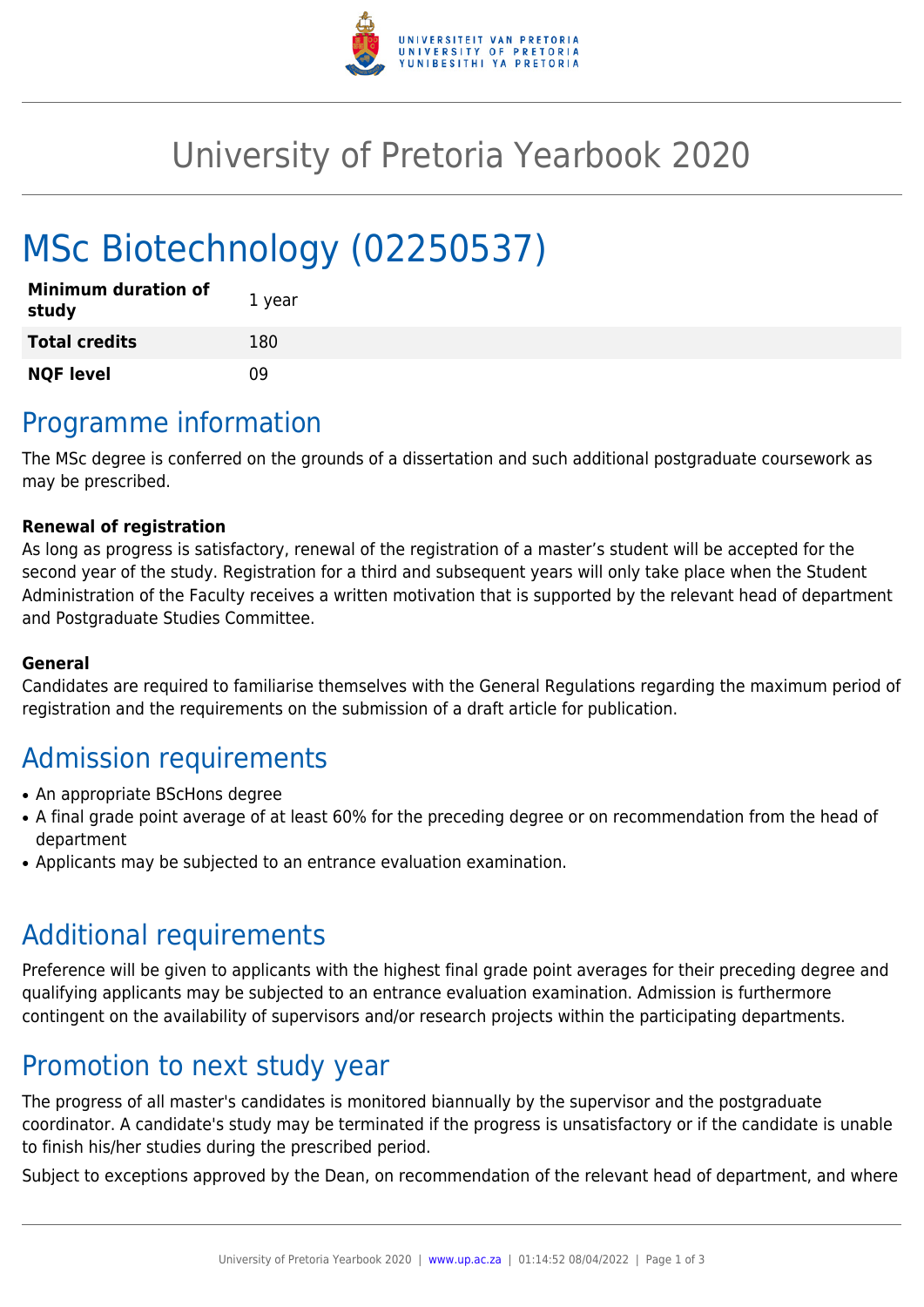

applicable, a student may not enter for the master's examination in the same module more than twice.

### Pass with distinction

The MSc degree is conferred with distinction to candidates who obtain a final average mark of at least 75% and a mark of at least 75% for the dissertation/mini-dissertation from each of the members of the examination panel. Where a member of the examination panel awards a mark of less than 75% for the dissertation/mini-dissertation, that member of the examination panel must offer, in writing, support for his/her decision, or indicate in writing that he/she supports the examination committee's decision to confer the degree with distinction.